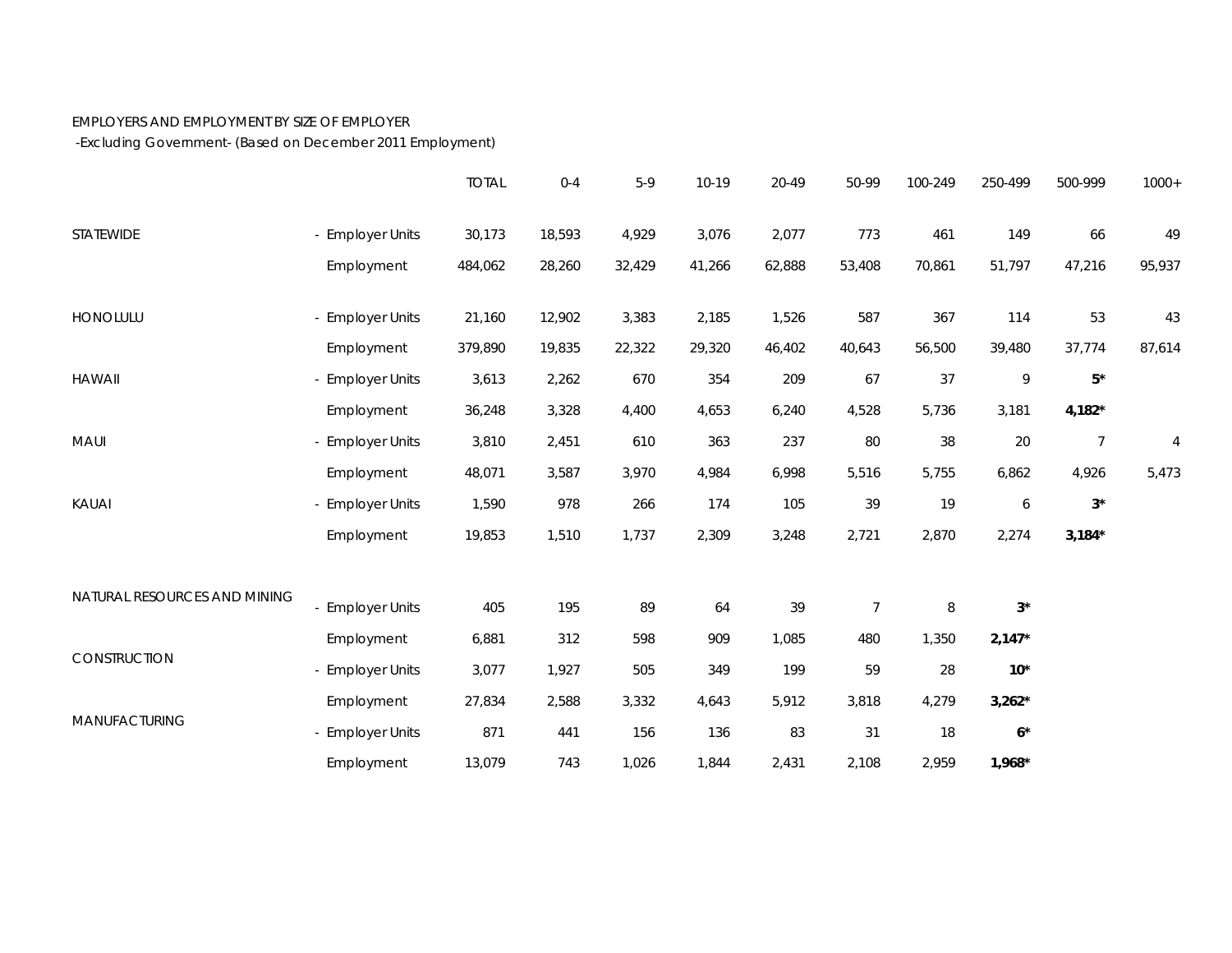## EMPLOYERS AND EMPLOYMENT BY SIZE OF EMPLOYER

-Excluding Government- (Based on December 2011 Employment)

|                                                                                                    |                       | <b>TOTAL</b> | $0 - 4$ | $5-9$ | 10-19 | 20-49          | 50-99    | 100-249        | 250-499        | 500-999        | $1000+$ |
|----------------------------------------------------------------------------------------------------|-----------------------|--------------|---------|-------|-------|----------------|----------|----------------|----------------|----------------|---------|
| <b>WHOLESALE TRADE</b>                                                                             | <b>Employer Units</b> | 1,900        | 1,215   | 291   | 199   | 139            | 33       | $23*$          |                |                |         |
|                                                                                                    | Employment            | 16,992       | 1,854   | 1,890 | 2,641 | 4,244          | 2,210    | $4,153*$       |                |                |         |
| RETAIL TRADE<br><b>TRANSPORTATION AND UTILITIES</b><br><b>INFORMATION</b><br>FINANCE AND INSURANCE | - Employer Units      | 2,976        | 1,556   | 628   | 352   | 253            | 76       | 71             | 17             | 13             | 10      |
|                                                                                                    | Employment            | 72,535       | 2,811   | 4,172 | 4,732 | 7,914          | 5,346    | 11,022         | 5,634          | 9,809          | 21,095  |
|                                                                                                    | - Employer Units      | 809          | 383     | 156   | 94    | 82             | 49       | 24             | 12             | 6              | 3       |
|                                                                                                    | Employment            | 27,353       | 521     | 1,026 | 1,278 | 2,347          | 3,399    | 3,953          | 4,015          | 4,214          | 6,600   |
|                                                                                                    | - Employer Units      | 502          | 353     | 51    | 33    | 31             | 15       | 14             | $5^\star$      |                |         |
|                                                                                                    | Employment            | 8,599        | 395     | 336   | 445   | 1,000          | 1,104    | 1,987          | $3,332*$       |                |         |
|                                                                                                    | <b>Employer Units</b> | 1,007        | 720     | 113   | 72    | 49             | 25       | 20             | $\sqrt{3}$     | $5^\star$      |         |
|                                                                                                    | Employment            | 17,614       | 1,148   | 735   | 954   | 1,443          | 1,811    | 2,889          | 899            | $7,735*$       |         |
| REAL ESTATE AND RENTAL AND<br><b>LEASING</b>                                                       | - Employer Units      | 1,582        | 1,177   | 206   | 112   | 52             | 24       | $\overline{7}$ | $4^*$          |                |         |
|                                                                                                    | Employment            | 11,157       | 1,899   | 1,319 | 1,462 | 1,580          | 1,715    | 1,088          | $2,094*$       |                |         |
| PROFESSIONAL AND TECHNICAL<br><b>SERVICES</b>                                                      | <b>Employer Units</b> | 3,979        | 2,985   | 494   | 271   | 156            | 50       | 18             | $\mathbf 5$    |                |         |
|                                                                                                    | Employment            | 22,829       | 3,986   | 3,241 | 3,626 | 4,723          | 3,296    | 2,439          | 1,518          |                |         |
| MANAGEMENT OF COMPANIES AND<br><b>ENTERPRISES</b>                                                  | <b>Employer Units</b> | 171          | 124     | 16    | 19    | $\overline{4}$ | $8*$     |                |                |                |         |
|                                                                                                    | Employment            | 1,910        | 172     | 107   | 276   | 116            | $1,239*$ |                |                |                |         |
| ADMINISTRATIVE & SUPPORT & WASTE<br><b>MANAGEMENT &amp; REMEDIATION</b><br><b>SERVICES</b>         | <b>Employer Units</b> | 2,055        | 1,305   | 259   | 189   | 143            | 74       | 54             | 20             | $\sqrt{5}$     | 6       |
|                                                                                                    | Employment            | 51,531       | 1,867   | 1,701 | 2,614 | 4,333          | 5,186    | 8,032          | 7,246          | 3,062          | 17,490  |
| <b>EDUCATIONAL SERVICES</b>                                                                        | - Employer Units      | 567          | 320     | 82    | 73    | 51             | 16       | 17             | $\overline{4}$ | $\overline{4}$ |         |
|                                                                                                    | Employment            | 14,604       | 387     | 546   | 1,006 | 1,563          | 1,024    | 2,671          | 1,444          | 5,963          |         |